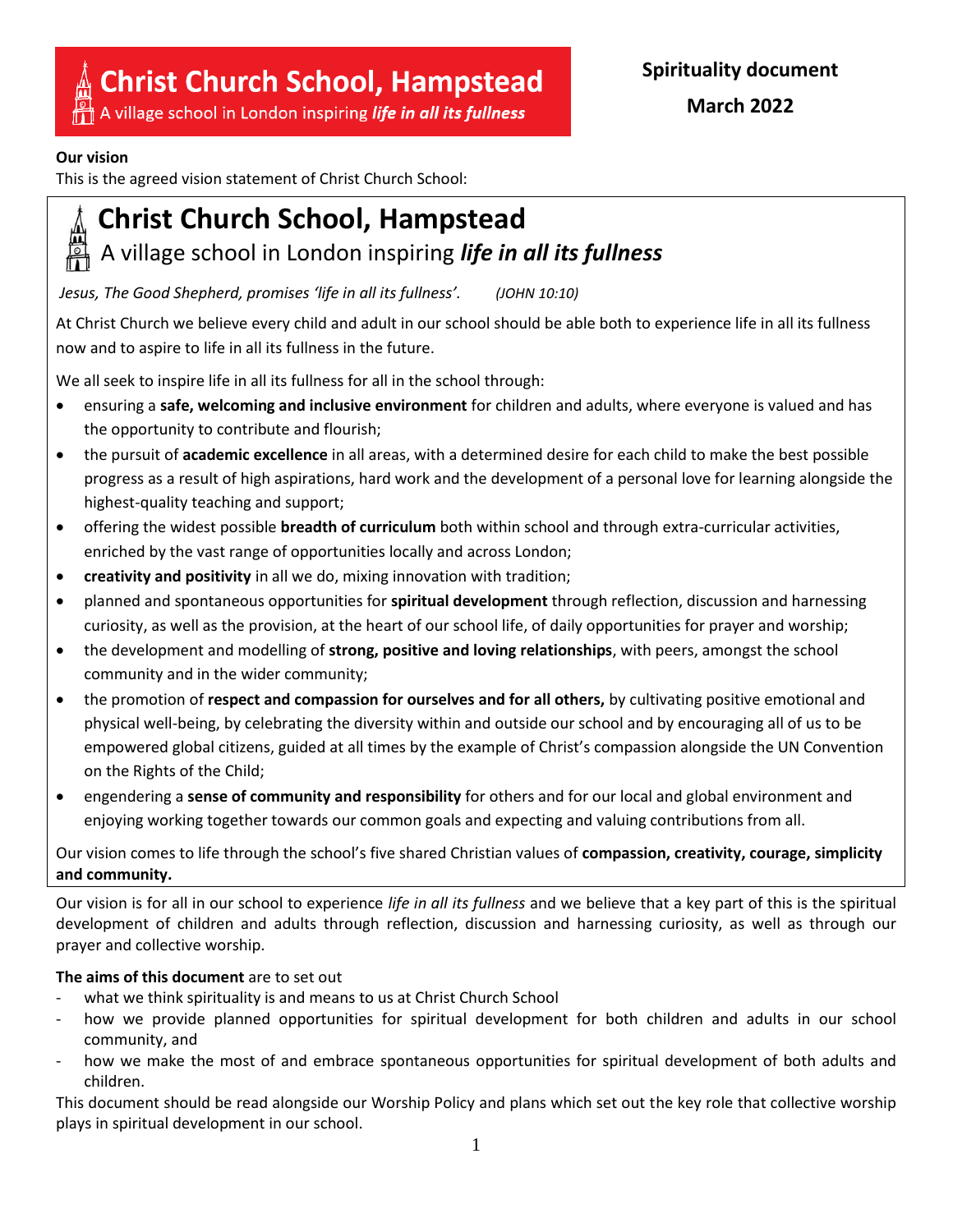

## **Our definition of Spirituality at Christ Church School**

Spirituality at Christ Church is

- exploring fundamental questions about the meaning and purpose of life which affect everyone
- each person's search for individual identity and for the values by which to live
- developing an awareness of the concept of 'beyond' and the ability to explore experience beyond the everyday
- searching for meaning in our very existence and our place in the greater scheme of things; developing a higher and deeper awareness and concern for others in the world around us
- an appreciation and cherishing of what is good, joyful, truthful and beautiful and, in relationships with others, of what is generous, creative and loving
- the spirit of a person being seen through their acts of courage and perseverance and in their response to setbacks, praise and the unknown.

Whilst the term spiritual is not synonymous with religious, we think that learning about religion helps believers and nonbelievers develop their spirituality. All areas of the curriculum and parts of the school day and year can contribute to children's and adults' spiritual development.

This is a working definition and will be reviewed regularly as we develop our practice in this area.

### **Development of this document and our definition**

Our definition of spirituality and this document have been developed by staff and governors over 2018/19. Teaching staff discussed the many definitions and reflections on spiritualty contained within the LDBS (London Diocesan Board for Schools) Spirituality document, discussing which best fitted with spirituality at Christ Church. School leaders then refined this selection of comments about spirituality into the working definition above, ensuring that it was aligned with our vision statement.

Governors and all staff then used and refined this working definition at an INSET day where everyone contributed ideas about the planned and spontaneous opportunities provided for spiritual development for both adults and children. Staff members then extended this discussion at a Spirituality CPD session at St Paul's Cathedral, where staff had the opportunity to reflect further on what spirituality is through an interactive session in the cathedral as well as an opportunity for their own spiritual development through reflection, silence, poetry and, if they wished, prayer.

This document has been shared with our full governing body and also with parents, via our newsletter and website. The examples provided in this document were then reviewed and updated with teaching staff in March 2022.







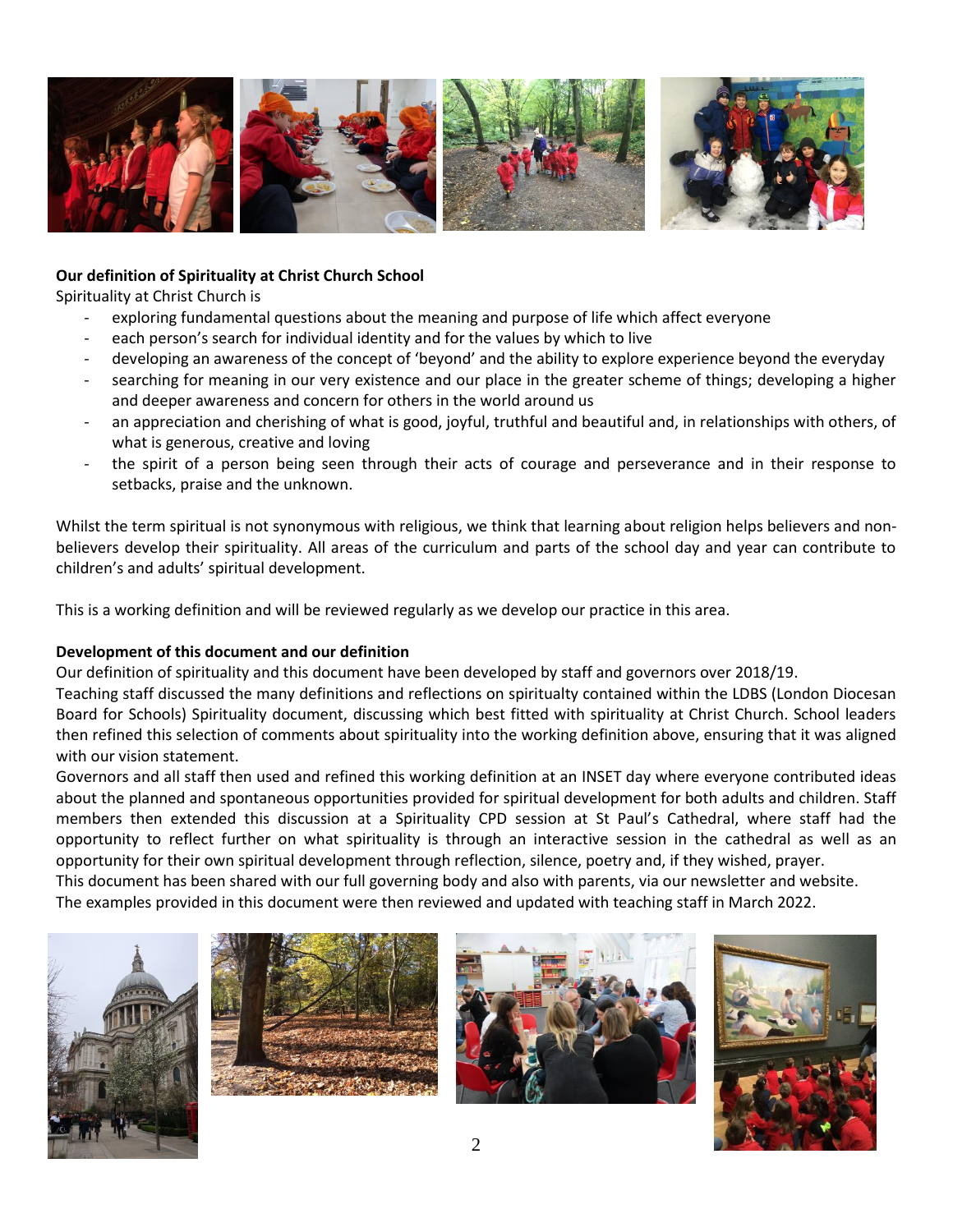## **Planned opportunities for spiritual development**

There are many planned opportunities for the spiritual development of children and adults throughout our curriculum and across our school day and year.

Examples:

- visits to places of worship and other inspirational buildings or places (e.g. Buckingham Palace, Trafalgar Square, National Gallery) with time to take in and reflect on surroundings;
- discussion and reflection opportunities in RE lessons and across the curriculum, with the creation of the right atmosphere to promote this;
- use of mindfulness, quiet times, breathing techniques in classes (e.g. breathwork exercises), 'listening to the river' on the Thames Explorer trip;
- rewarding, praising and celebrating together golden certificates for perseverance, self-less acts, friendship, staff thank you cards and the Charlie Chesser awards for kindness;
- events to share and celebrate the diversity in our school e.g. international event or pupil presentations about their families;
- whole school charity events with a deep understanding of how we, as a school community, can make a difference, including events suggested and organised by children;
- the time and space given to children to reflect on their behaviour and its impact on others, as a planned part of our positive behaviour policy;
- our collective worship in school, in church and in partnership with the wider church community, including our planned opportunities for the spiritual development of staff, parents and families;
- opportunities to experience new things and go to new places our 'try something new' week, our trips, our regular time spent experiencing nature on the Heath;
- our planned opportunities for children and adults in our school to spend time outside, including on Hampstead Heath;
- opportunities for children to spend time together listening to music or appreciating artwork (e.g. trips to galleries, listening to a range of music in assemblies and music lessons)
- planned opportunities for 'togetherness' singing together, performing together, celebrating together, praying and reflecting together, sharing together.

Teachers should consider opportunities for spiritual development in their planning and school leaders should consider opportunities for spiritual development in their planning of school routines and events.

## **Spontaneous opportunities for spiritual development**

We believe that not all spiritual development can be planned and that the best opportunities can arise spontaneously. However, we should do our best to recognise this and make the most of these chance occurrences in order to inspire *life in all its fullness* for all. We should also learn from these events and reflect on whether these opportunities can be planned for again – this may be possible for some and not for others.

Recent spontaneous opportunities for spiritual development of children and/or adults, identified by staff and governors, have included:

- our school 'Happiness Songs' concert and, in particular, the whole school rehearsals for this which inspired a genuine (and unplanned) feeling of belonging and togetherness amongst the school community;
- our joy when we heard that some of our balloons or stones spreading messages of happiness had been found and appreciated by others;
- release of the butterflies that Year 2 had seen develop from caterpillars into the playground and then other children caring for the ones that couldn't fly away;
- the togetherness and emotion engendered by our school vision and values film premiere event, in particular the quiet reflective atmosphere that our Year 5 film on simplicity produced;
- spontaneous snowman building competitions for all the children and adults working in teams on an unexpectedly snowy day;